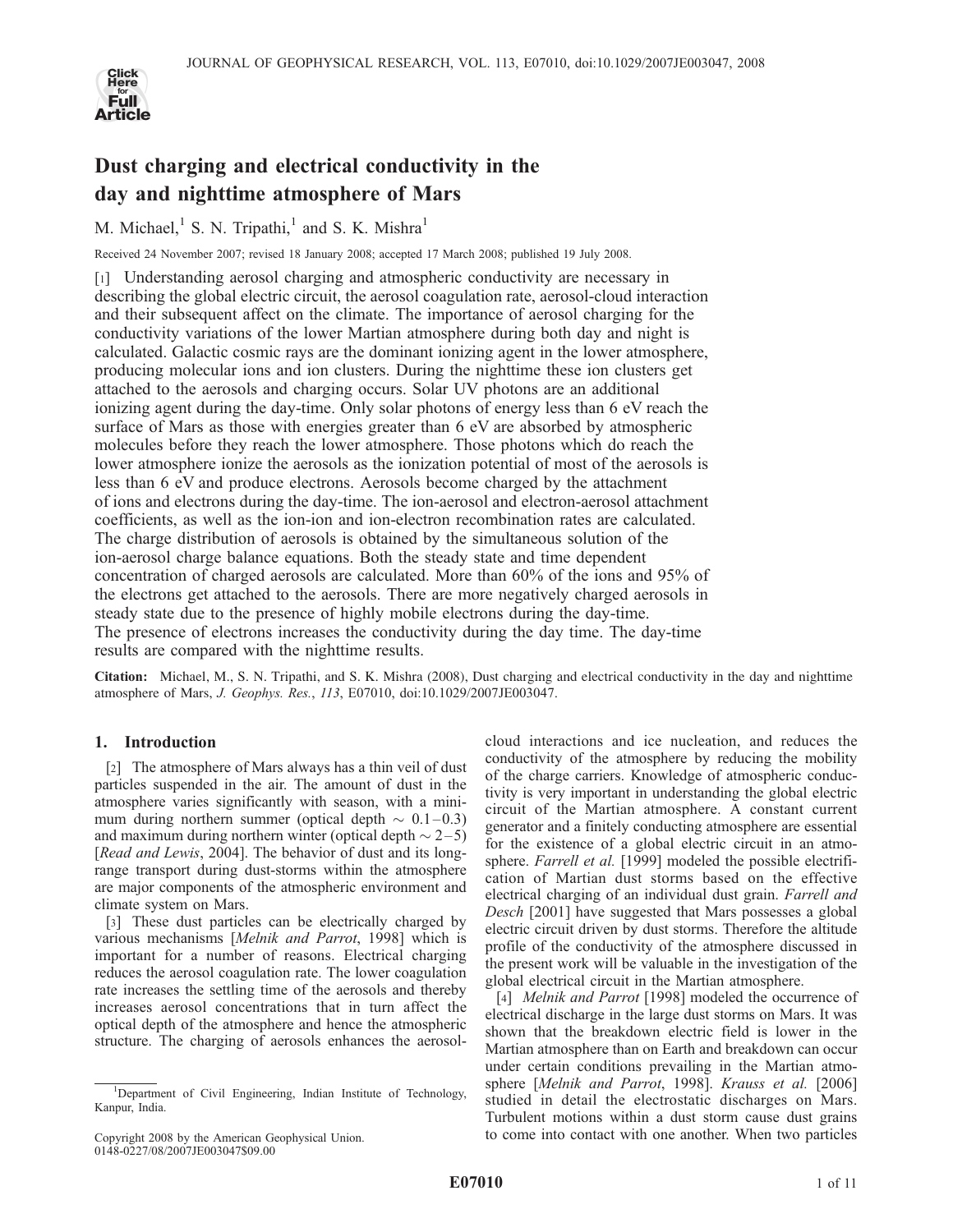

Figure 1. Atmospheric density in the atmosphere of Mars reported by Seiff and Kirk [1977], and Magalhaes et al. [1999].

of identical composition collide, the particle with the larger radius preferentially becomes positively charged. Upwinds during dust storms cause smaller negatively charged particles to be lifted to higher altitudes while larger, positively charged particles remain closer to the surface. This charge separation causes the formation of an electric field. The strength of the electric field depends on the dust density and the amount of charge generated on each grain. When the electric field within the dust cloud exceeds the breakdown electric field of the surrounding atmosphere, the charge is released in a discharge similar to lightning. Theory, laboratory experiments, and field measurements on Earth suggest that the electrically charged Martian dust storms are potential hazards to Landers. The development of a large-scale electric field on Mars is important for the transport of dust particles, since for micron size particles electrical forces may become comparable to the drag forces, and surface material chemistry etc.

[5] As none of the missions to Mars included electrical instrumentation, the only experimental evidence for electrical activity is the electrostatic adhesion of dust to the wheels of the Mars Pathfinder and Sojourner rovers [Ferguson et al., 1999]. Most of the previous studies of the charging mechanisms operating in the Martian atmosphere are focused on aerosols close to the surface. The present work calculates the aerosol charging for altitudes from 0 to 70 km. Michael et al. [2007] have recently studied the aerosol charging and conductivity during the nighttime lower atmosphere and discussed the major results of the study. The present work concentrates more on the day time calculations and comparison with the nighttime results.

[6] Charging of aerosols occurs by the attachment of ions and electrons. As discussed by Yair and Levin [1989], charge balance equations can be used to calculate the steady state ion and electron concentrations and aerosol charge state. These equations are solved to obtain steady state concentrations of positive and negative ions, electrons and charged aerosol particles. A similar procedure was recently used by Borucki et al. [2006] and Whitten et al. [2007, 2008] to calculate the electrical conductivity and charging

of aerosols in the atmosphere of Titan and Jupiter. The atmospheric environment, aerosol characteristics, ion and electron production rates, ion-ion and ion-electron recombination coefficients and ion-aerosol and electron-aerosol attachment coefficients are described in the following sections. These are used to calculate ion and aerosol concentrations and the conductivity of the lower atmosphere of Mars.

## 2. Atmospheric Environment

[7] The spacecraft Mars 6 obtained the first in situ measurements of the atmospheric structure during its entry into the Martian atmosphere in 1974 [Kerzhanovich, 1977], confirming remote sensing observations of a 5.45 mbar surface pressure. The Atmosphere Structure Experiment on the two 1976 Viking landers [cf. Seiff, 1976] provided the first high vertical resolution profiles of temperature, pressure, and density from the surface to 120 km [Seiff and Kirk, 1977]. The altitude profiles of density and temperature from Seiff and Kirk [1977] are provided in Figures 1 and 2, respectively. There were no spacecraft observations until Mars Pathfinder landed in July 1997, within 850 km of the Viking 1 landing site in the northern summer. The Mars Pathfinder atmospheric structure investigation (ASI) accelerometer data had improved sensitivity and higher digital resolution compared to the data from the Viking missions [Magalhaes et al., 1999]. The atmospheric density and temperature observed by the Pathfinder ASI accelerometer is presented in Figures 1 and 2, respectively. The number density for altitudes less than 70 km is in good agreement with the Viking 2 observations and is used in the present study.

[8] *Hinson et al.* [2004] have discussed the profiles of temperature obtained from the Thermal Emission Spectrometer (TES) and the Radio Science (RS) experiment onboard Mars Global Surveyor. These observations were made in the latitudes of  $62^{\circ} - 85^{\circ}$ N during midspring to early autumn. The zonally averaged temperature profiles



Figure 2. Temperature structure of the atmosphere of Mars reported by Seiff and Kirk [1977], Magalhaes et al. [1999], and Mars Global Surveyor RS and TES observations from Hinson et al. [2004].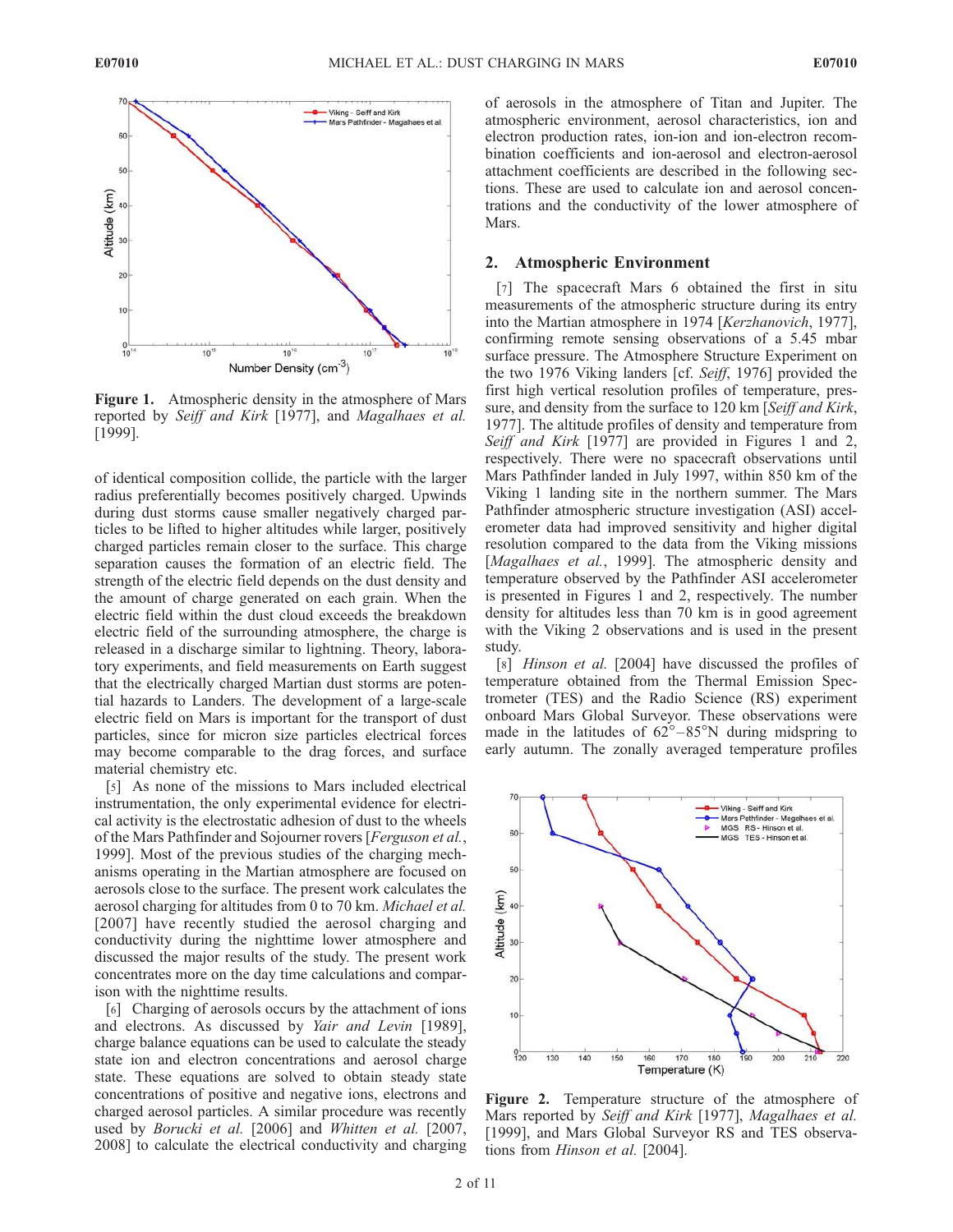

Figure 3. Ion production rates for various solar activities.

from RS and TES are presented in Figure 2. Though Mars Express, Mars Odyssey and Mars Reconnaissance Orbiter have been collecting excellent data, none of the publications include profiles of atmospheric density and temperature for the altitudes of interest of the present work.

# 3. Ion Production

[9] Ionization rates are required to calculate the ion concentrations and, therefore, it is essential to consider the various ionization processes. Whitten et al. [1971] carried out a detailed study of the lower ionosphere of Mars, considering ionization by galactic cosmic rays (GCR) and solar radiation in an ion-neutral model and calculating the concentration of ions and electrons below 80 km. Molina-Cuberos et al. [2001] improved the study of the lower ionosphere of Mars by developing a more detailed ionneutral model which includes more neutral compounds and reaction rates than previous studies. Molina-Cuberos et al. [2001] have calculated the GCR ionization rates of  $CO_2$ ,  $N_2$ and Ar. GCR come from interstellar medium and as they approach the Sun they encounter the solar wind and the magnetic field associated with it. As a result, the GCR lose some of their energy and many do not reach Earth (or Mars). In times of higher solar activity this effect is stronger and fewer cosmic rays reach the Earth or Mars. Therefore GCR flux is minimum during the period of maximum solar activity. The ionization by GCR in the Martian atmosphere is mainly due to the slowing down of protons and Molina-Cuberos et al. [2001] have used measurements of the dissociative and nondissociative ionization of  $CO<sub>2</sub>$  and N<sub>2</sub> by proton impact. The maximum ion concentration occurs at the surface. Hydrated hydronium ions  $H_3O^+(H_2O)$ <sub>n</sub> (n, varies from 1 to 4) are the most abundant positive ions for all altitudes below 70 km.  $CO<sub>2</sub><sup>+</sup>CO<sub>2</sub>$  becomes important at altitudes more than 65 km. The most abundant negative ion is  $CO_3^-(H_2O)_2$ . In the present study the most abundant positive ion considered is  $H_3O^+(H_2O)_4$  and the most abundant negative ion is  $CO_3^-(H_2O)_2$ .

[10] *O'Brien* [1970] developed an analytical theory of the transport of GCR through the Earth's atmosphere and the predictions of this model agree very well with the experimental measurements of the particle fluxes at different longitudes and magnetic conditions [Boella et al., 1968; Roesler et al., 1998; Molina-Cuberos et al., 1999]. The

same model has been applied to find the particle flux at Mars. O'Brien (private communication) calculated the ion production rates at different altitudes in the Mars atmosphere corresponding to different solar activities. The ion production rates for heliocentric potential 466, 500, 600, 800, 900, 1000, 1100, 1200, and 1300 MV are calculated and a few of these are presented in Figure 3. The heliocentric potentials 466 MV and 1300 MV correspond to the minimum and maximum solar activities, respectively.

# 4. Aerosol Characteristics

[11] The size of the dust particles in the Martian atmosphere has been known since Mariner 9 and Viking missions [Conrath, 1975; Pang and Ajello, 1977; Toon et al., 1977]. Observations of Martian aerosols from Viking orbiter and Lander cameras are discussed by Clancy and Lee [1991] and Pollack et al. [1979]. Clancy and Lee [1991] suggested that the effective radius of the dust particles, as seen from the Martian surface, is  $\sim$ 2.5  $\mu$ m and the size distribution of dust is constant at subsolar latitudes. *Murphy* et al. [1993] have compiled all the results obtained from spacecraft observations up to the Viking mission and developed a zonally symmetric numerical model for aerosol transport. Later the vertical profiles of the mixing ratio and size of the dust particles in the  $15-25$  km altitude range were estimated from the solar occultation measurements performed by the Auguste instrument onboard Phobos 2 spacecraft [Korablev et al., 1993; Chassefiere et al., 1992]. The measurements were made in the equatorial region near the northern spring equinox. The effective radius of the particles was found to be  $\sim 0.8 \ \mu m$  at 25 km and  $\sim 1.6 \ \mu m$  at 15 km. Their number density is  $\sim 0.3$  cm<sup>-3</sup> in the same altitude range and the effective variance of the distribution is  $\sim$ 0.25. An effective radius of  $\sim$ 1.25  $\mu$ m was inferred from the analysis of the dust component observed by the ISM infrared spectrometer [Drossart et al., 1991].

[12] *Chassefiere et al.* [1995] reanalyzed the phobos results to obtain a consistent outlook. The solar occultation measurements provided the vertical structure of the dust in the  $15-25$  km altitude region and the infrared imaging characterized the dust particles in the lower altitudes. These two measurements were merged to obtain the vertical dust profile from the surface to an altitude of 25 km. The similarity between the vertical profiles of dust extinction coefficient obtained by solar occultation at various longitudes showed that atmospheric conditions do not change much in space and time at these low latitudes during the early northern spring period. Chassefiere et al. [1995] have extrapolated the solar occultation profiles from the  $15-25$  km altitude range down to the ground by using a specific parameterization of the altitude dependence of the volume of particles per unit atmospheric volume and the particle effective radius. The parameterization procedure is based on the simplified steady state model used by Chassefiere et al. [1992]. The extrapolated quantities are then compared to those observed by the infrared spectrometer. In view of all the observations by Phobos, Chassefiere et al. [1995] have estimated the variance in the effective radius to be 0.25. Considering the uncertainties in the observed data, Chassefiere et al. [1995] have developed two more altitude profiles of aerosol concentration and effective radius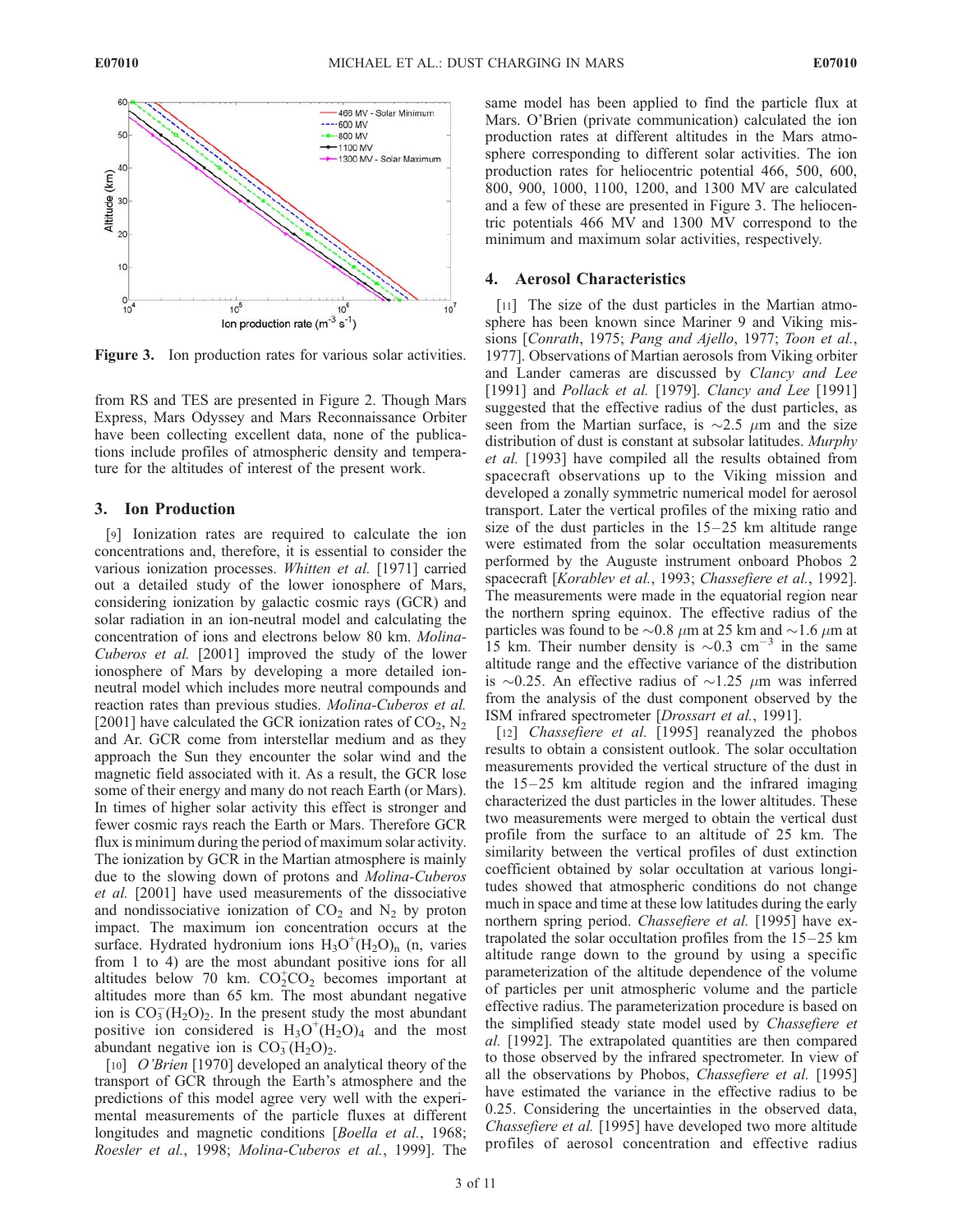

Figure 4. Aerosol density in the atmosphere [Chassefiere] et al., 1995].

corresponding to maximum (0.4) and minimum (0.1) effective variances. All the three altitude profiles of the concentration and effective radius of aerosols, which are used in the present study, are presented in Figures 4 and 5.

[13] Mars aerosol studies with the Mars Global Surveyor Thermal Emission Spectrometer during 1999-2001 have been reviewed by *Clancy et al.* [2003]. They suggested that the dust particle sizes vary with respect to latitudes. The vertical structure of these variations is not available and have not been included in the present model. *Montmessin et* al. [2006] presented the aerosol size distribution from the SPICAM ultraviolet instrument onboard Mars Express. It was found that the UV measurements for aerosol particle size for altitudes greater than 55 km agree with the profile used in the present study, but for altitudes less than 55 km the size distribution obtained from the UV instrument is not consistent.

# 5. Solar UV Interaction and Electron Production

[14] *Grard* [1995] reported on the solar photon interaction with the lower atmosphere of Mars. Those solar photons which reach the lower atmosphere of Mars are represented by energies which are too small to ionize any of the gaseous constituents in the atmosphere. Solar UV photons of energy greater than 6 eV are absorbed by atmospheric molecules in the ionosphere. Grard [1995] estimated that the particles in the lower atmosphere have a wok function less than 6 eV and therefore photoelectrons can be emitted. According to Grard [1995] the emitted photoelectrons have a mean kinetic energy which is 3 times less than that in space and a flux which is 100 times less than it would be in the absence of any atmosphere. Solar photons incident on the Martian atmosphere are obtained by scaling the measurements performed at the Earth orbit [Kuhn and Atreya, 1979].

[15] A flow diagram of the solar UV interaction and the production of electrons is presented in Figure 6. The solar radiation that reaches the upper boundary (70 km) is attenuated by the absorption and scattering of aerosols in the atmosphere. The photon flux with energies less than



Figure 5. Effective radius of the aerosols in the atmosphere [Chassefiere et al., 1995].

6 eV were obtained from Grard [1995]. The absorption and scattering cross sections were calculated by using a Mie code [Dave, 1968] for a given size parameter and refractive index. The code cites the algorithm in which the Helmholtz equation is solved in the spherical coordinate system. Incident and scattered electric and magnetic fields are expressed in terms of suitable vector spherical functions which work as a basis to expand the field space. The expanded fields satisfy the divergence-free and radiation condition. The unknown coefficients used in expansion of fields are computed using tangential boundary conditions. The numerical value of the field expansion coefficients leads to the optical properties of the spherical particle. The major inputs for the Mie code are the size parameters and the refractive index (the real and imaginary parts are 1.4 and 0.04 respectively) of the dust particles [Chassefiere et al., 1995]. The size parameter depends on the effective radius [Chassefiere et al., 1995] of the particle and the wavelength used. The size parameter varies from about 1 to 50 between the two boundaries  $(70-0 \text{ km})$ . The extinction cross section is higher for particles of larger size parameter



Figure 6. Flow diagram of the photoelectron production by the interaction of solar UV radiation with aerosols.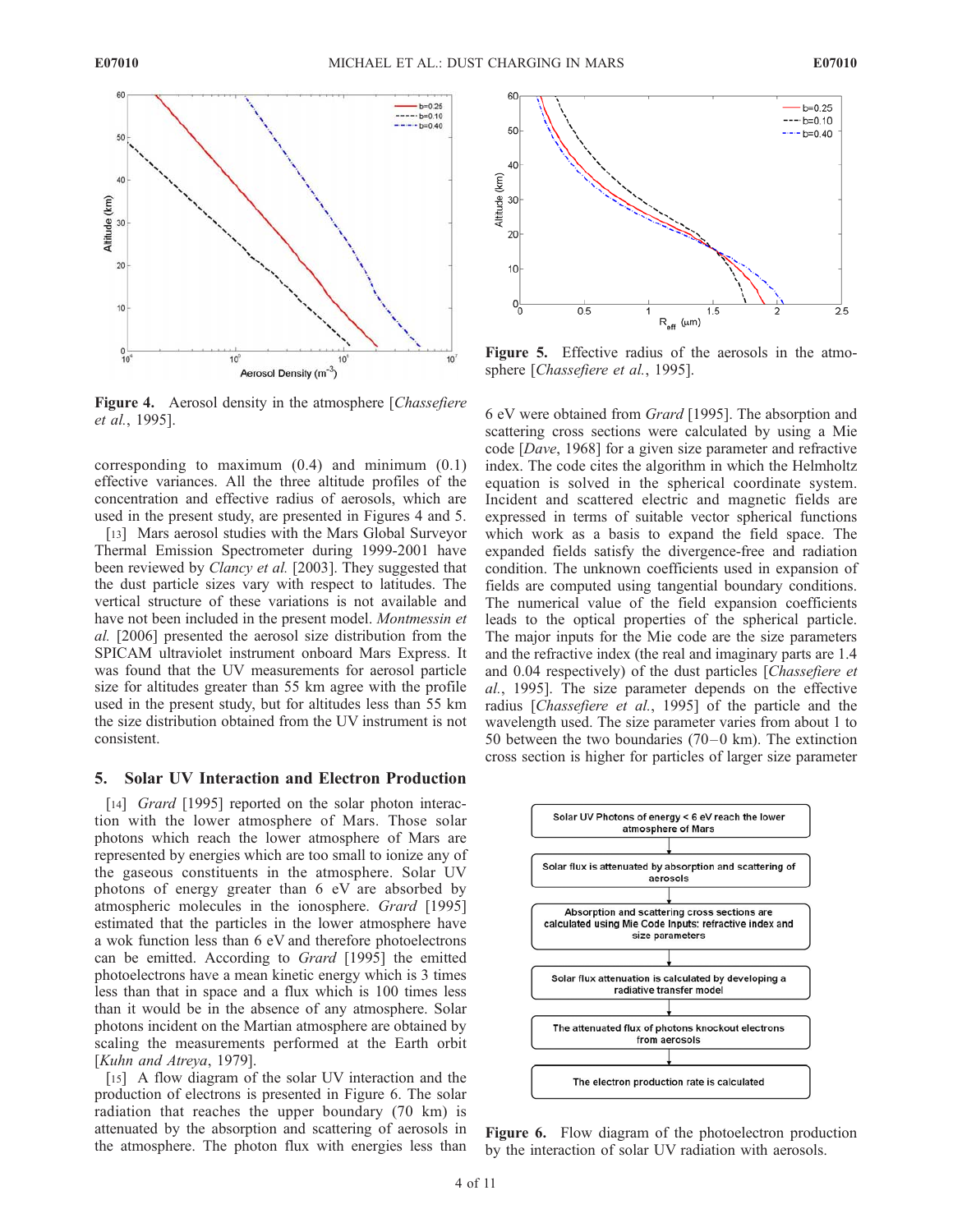

Figure 7. Crosssection of absorption of solar UV radiation by aerosols.

and thus the absorption and scattering cross sections are higher at lower altitudes where the radius of the particles are larger. As the aerosols have a work function of about 4 eV [*Grard*, 1995], the solar photons of energy between 4 to 6 eV ( $\sim$ 206–310 nm) are considered. Figure 7 presents the photon absorption cross section by aerosols and Figure 8 depicts the scattering cross section at different altitudes. Absorption and scattering cross sections are functions of particle size; the cross sections decrease as the size of the aerosol decreases, i.e., the cross sections decrease as the altitude increases.

[16] The attenuation of the solar photons in the atmosphere is then calculated using a two-stream radiative transfer model in which the radiation directions are either downward or upward via backscattering. The equations used are the following [*Banks and Kockarts*, 1973].

$$
\frac{d\Phi^+(z,\lambda)}{dz} + (\sigma_{ext})N(z)\Phi^+(z,\lambda) = N(z)\sigma_{scat}\Phi^-(z,\lambda)
$$
 (1)

$$
\frac{d\Phi^{-}(z,\lambda)}{dz}-(\sigma_{ext})N(z)\Phi^{-}(z,\lambda)=-N(z)\sigma_{scat}\Phi^{+}(z,\lambda)\qquad (2)
$$

Here  $\sigma_{ext}$  is the sum of the absorption and scattering cross sections and  $\sigma_{scat}$  is the scattering cross section of aerosols, N(z) is the number density of the aerosols,  $\Phi^+(z, \lambda)$ and  $\Phi^{-}(z, \lambda)$  are, respectively, the downward and upward (scattered) solar ultraviolet intensities as functions of altitude and wavelength. The boundary conditions are:  $\Phi^+$  is the unattenuated intensity at the upper boundary and  $\Phi^-$  is zero at the planetary surface [Kuhn and Atreya, 1979; Borucki et al., 2006]. The computations are initiated by assuming that  $\Phi^- = 0$  at all altitudes.

[17] The photoelectron production rate is then calculated as

$$
q_e = \int_{\lambda \min}^{\lambda \max} W(z, \lambda) \sigma_x(\lambda) d\lambda \tag{3}
$$

Here  $W(z, \lambda)$  is the attenuated solar flux (the sum of  $\Phi^+(z, \lambda)$ and  $\Phi^-(z, \lambda)$ ) at each altitude for each wavelength.  $\sigma_x$  is the



Figure 8. Crosssection of scattering of solar UV radiation by aerosols.

cross section for the photo-production of electrons by aerosols.  $\lambda_{\text{min}}$  and  $\lambda_{\text{max}}$  provide the wavelength range (206) to 310 nm) from the short wavelength cut off to the longest wavelength that produces photo-ionization.  $\sigma_x$  is approximated as two orders of magnitude less than absorption cross section analogous to the ionization cross-section of molecules. The work function for the aerosols to produce ionization in the atmosphere of Mars is  $\sim$ 4 eV [Grard, 1995]. As mentioned above, all the solar photons of energy greater than 6 eV are absorbed in the ionosphere and those of energy less than 4 eVare not able to knock out electrons from particles. Therefore photoelectrons are produced only when solar photons of energy  $4-6$  eV interact with the aerosol particles. The photoelectron spectra thus obtained at a few altitudes are presented in Figure 9 and the integrated photoelectron production rate as a function of altitude is presented in Figure 10. It is evident from Figure 10 that the photoelectron production peaks at the surface of Mars.

#### 6. Attachment Coefficients

[18] There are three types of theories for ion-aerosol attachment [Yair and Levin, 1989]. Ion diffusion to surface of particles occurs when the radii of particles are larger than



Figure 9. Photoelectron flux at different altitudes in the atmosphere.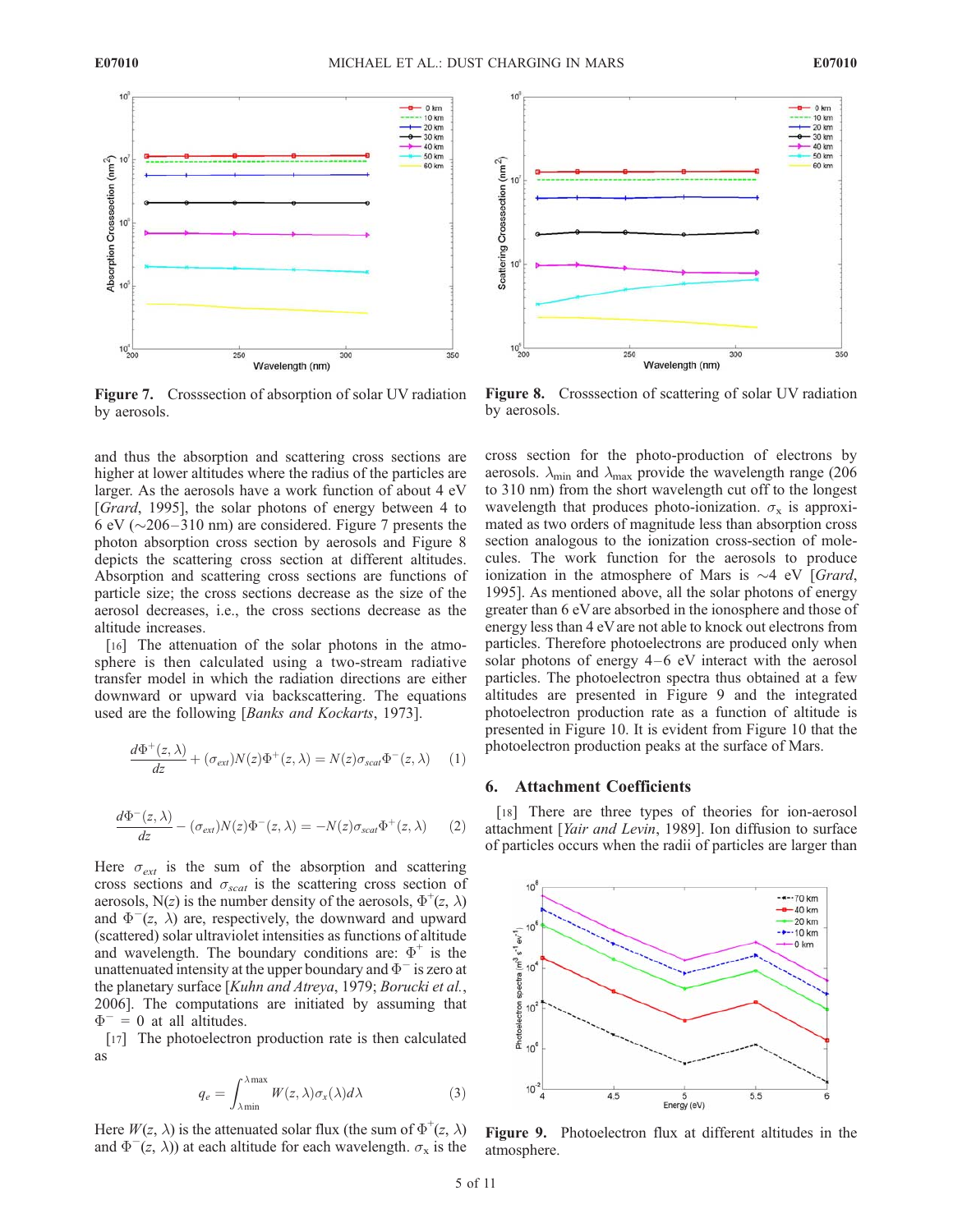

Figure 10. Photoelectron production rate.

the ionic mean free path. Here ions are trapped by image force. Free molecular theory uses a kinetic approach when the radii of particles are much smaller than the ionic mean free path. Here the attachment occurs via 3-body collision (similar to the ion-ion recombination). Transition regime theory is used when the size of the particles and the ionic mean free path become comparable. In this regime a combination of the above two mechanisms are used. The ionic mean free path can be written in terms of the mobility and ionic mass by means of the equation

$$
K = 0.75 \frac{e\lambda}{M\overline{\nu}} \left( 1 + \frac{M}{m} \right)^{1/2}
$$
 (4)

where  $\lambda$  is the mean free path, K is the ionic mobility, m is the mass of the ion, M is the mass of the gas (CO<sub>2</sub>) and  $\overline{\nu}$  is the average thermal velocity. The ionic mobility is calculated as [Borucki et al., 1982],

$$
K = 3.74 \times 10^{20} (\mu \xi)^{-1/2} n^{-1}
$$
 (5)

where  $\mu$  is the reduced mass of the ion-gas system,  $\xi$  is the polarizability of  $CO<sub>2</sub>$ , and n is the number density of  $CO<sub>2</sub>$ . The value of  $\xi$  is 2.6  $A^3$  [*Borucki et al.*, 1982].

[19] As the Martian atmosphere is tenuous, the ionic mean free path is comparable to the size of the aerosols close to the surface and is larger than the size of the aerosols at higher altitudes. Therefore free molecular theories and transition theories prevail in the lower atmosphere. A direct comparison of the size of the particles and the mean free path is provided by Michael and Tripathi [2008].

[20] The theory of the diffusion of ions to aerosols with radii larger than the ionic mean free path is well established. The study of the attachment of ion to aerosols of radii comparable to or smaller than the ionic mean free path has been more difficult [Hoppel and Frick, 1986]. The concept of the limiting sphere, which is concentric with the aerosol but with radius the order of one mean free path larger than the aerosol, was defined by *Fuchs* [1964]. The diffusion mobility treatment hold outside this sphere and kinetic theory is applied inside.

[21] If the aerosol carries a single charge then the ionaerosol recombination coefficient reduces to the ion-ion recombination coefficient and can be explained using 3-body trapping theory, which requires the trapping distance. Threebody recombination was originally developed to describe ion-ion recombination. When two ions approach one another the relative kinetic energy increases at the expense of the potential energy. If one of the ions experiences a thermalizing collision with a third body while in the vicinity of the other ion, then the relative kinetic energy is reduced. If such a thermalizing collision occurs within a certain minimum separation distance between the ions, the total relative energy of the ion pair can be reduced and the ions will then move in bound trajectories about one another and recombination will result. Natanson [1960] used the same theory for the ion-aerosol attachment when the size of the particle is very small, which is the case for the tenuous atmosphere of Mars.

[22] Ion-aerosol trapping distance is obtainable from the ion-ion trapping distance, which can be calculated from the ion-ion recombination coefficient [Natanson, 1960]. In addition to the 3-body trapping there can be trapping of the ion by image force (forces which increase faster than the inverse square law). Image force can lead to orbits which spiral into the aerosol, which means any ion which approach the aerosol closer than the image capture distance will spiral into the aerosol under the influence of the image force. Jensen and Thomas [1991] used the expression developed by *Natanson* [1960] to calculate the ion capture rates by small ice and meteoric particles in the mesosphere of Earth's atmosphere.

[23] Hoppel and Frick [1986] estimated the relative importance of image capture and three-body trapping and both effects are included in a single theory to calculate the attachment coefficients. Figure 11 demonstrates the two trapping spheres. The image capture sphere is defined by the distance  $(\Delta)$  which is the minimum apsidal distance. Minimum apsidal distance is the distance of closest approach where radial velocity vanishes. If the impact parameter is greater than  $b_{\Delta}$  the ion escapes, and if the impact parameter is less than  $b_{\Delta}$  the ion spirals into the aerosol.

[24] When an ion collides with an aerosol, part of its kinetic energy is removed by the aerosol. If this energy is sufficiently high the ion will be trapped in the coulomb field of the aerosol. The 3-body trapping distance  $\delta$  is defined as the average separation distance where the removed energy is enough to ensure trapping. If the image capture distance  $\Delta$ is greater than the three body trapping distance  $\delta$ , then three body trapping is not important.  $\Delta$  is always larger than  $\delta$  for



Figure 11. Schematic of the image capture and 3-body trapping distances.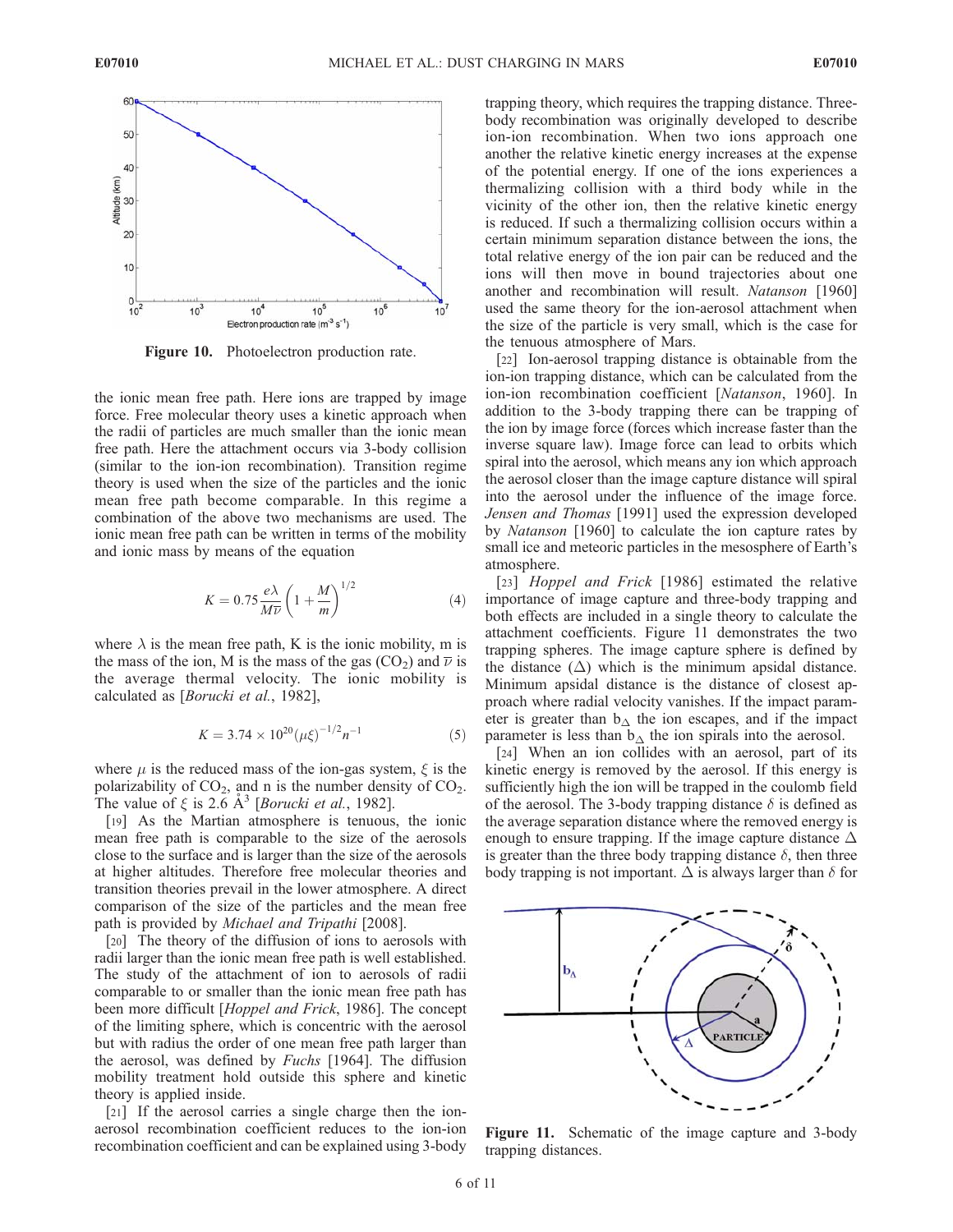

Figure 12. Ion-aerosol attachment coefficient at various altitudes.

uncharged aerosol. However if the ion and the aerosol have opposite polarity, there is a critical radius of the aerosol below which the 3-body trapping becomes important. If the ion is more than one mean free path from the larger of  $\Delta$  or  $\delta$ , then the diffusion mobility equation is assumed to hold.

[25] In the present work the method developed by *Hoppel* and Frick [1986] is used to calculate the attachment coefficients of ions to the aerosols. For more details of the calculations the reader is referred to Tripathi and Michael [2008] and Tripathi et al. [2008]. The ion-aerosol attachment coefficients for positively and negatively charged ions with aerosols charged from  $-100$  to  $+100$  is calculated and presented in Figure 12. It is apparent from Figure 12 that the attachment coefficients of positive ions with positively charged particles decreases as the charge on the particle increases and vice versa. Similarly, attachment coefficients of negative ions with negatively charged particles decrease as the charge on the particle increases and vice versa.

[26] According to *Gunn* [1954] the electron-aerosol attachment coefficient can be calculated using the formula,

$$
\beta_e = \frac{4\pi pK_e}{1 - \exp(-pe/akT)}\tag{6}
$$

where  $a$  is the radius of the aerosol,  $p$  is the average number of elementary charges, e is the electron charge,  $k$  is the Boltzmann constant and T is the temperature. Here  $K_e$  is the electron mobility which is calculated using the following equation [Borucki et al., 1982].

$$
K_e = e/\nu m_e \tag{7}
$$

where  $m_e$  is the mass of the electron and  $\nu$  is the momentum transfer collision frequency of electrons in  $CO<sub>2</sub>$ , which is about  $1.0 \times 10^{-7}$  n s<sup>-1</sup>, where n is the number density of CO2. The altitude profile of the electron attachment coefficient is presented in Figure 13. It is evident from the figure that the attachment coefficients to negatively charged aerosols decreases as the charge on the aerosol increases and the attachment coefficient increases as the positive charge on the particle increases. As it is a function of



Figure 13. Altitude profile of electron-aerosol attachment coefficient.

mobility (which increases as altitude increases) and aerosol size (which decreases as altitude increases) the attachment coefficients initially decrease with altitude and then become saturated or slowly increase.

# 7. Day-Time Calculations

[27] The flow diagram of the charging calculations is presented in Figure 14. Concentrations of ions, electrons and aerosols can be found from the three-level probabilistic master equations. These constitute a set of  $2p + 4$  simultaneous differential equations, p being the maximum number of elementary charges allowed on a particle [Yair and Levin, 1989]. For the day time calculations a new equation for electron concentration has been added to the set of equations for the nighttime calculations which are presented by Michael et al. [2007]. The production terms in this equation are the electron production rate and the electron detachment from negative ions. The loss terms are the electron-positive ion recombination and attachment of electrons to the aerosols. The additional term of electron-positive ion recombination appears in the equation for the concentration of positive ions. The maximum charge an aerosol can attain is assumed as  $\pm 100$  [Michael et al., 2007] and therefore there are 201 equations for the neutral and charged aerosol concentrations. For the day-time calculation there are two additional terms of electron attachment to aero-



Figure 14. Schematic of the aerosol charging calculation.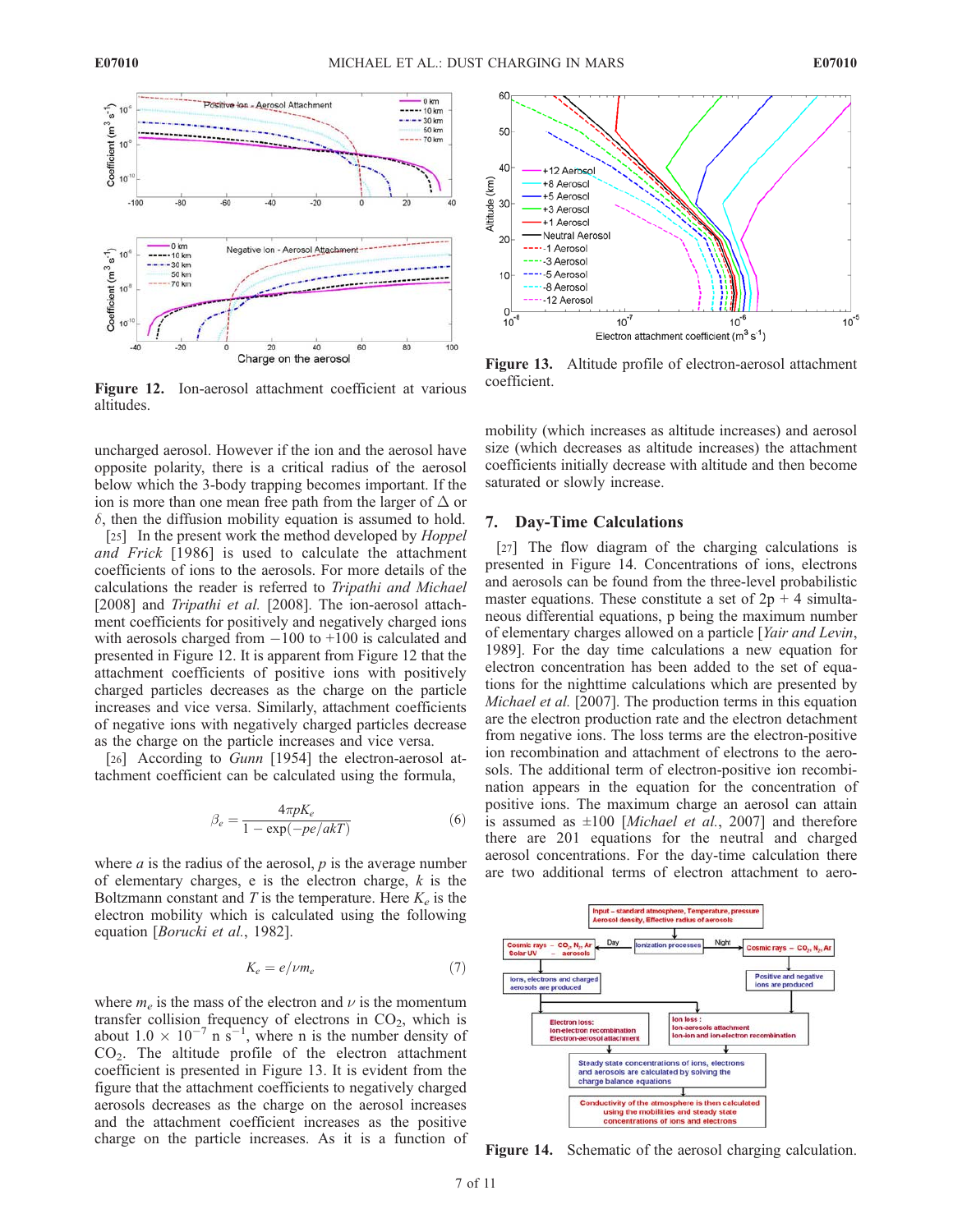sols in each of the 201 equations for the nighttime aerosol concentrations.

[28] The ion and electron charge balance equations can thus be written as

$$
\frac{dn^{+}}{dt} = q_{ion} - \alpha n^{+} n^{-} - \alpha_{e} n^{+} n^{e} - \sum_{i} \left( \beta_{1}^{(i)} n^{+} N^{i} \right) \tag{8}
$$

$$
\frac{dn^{-}}{dt} = q_{ion} - \alpha n^{+} n^{-} - \sum_{i} \left( \beta_2^{(i)} n^{-} N^{i} \right) - F n^{-} \tag{9}
$$

$$
\frac{dn^e}{dt} = q_e - \alpha_e n^+ n^e - \sum_i \left( \beta_e^{(i)} n^e N^i \right) + F n^- \tag{10}
$$

Here,  $\alpha$  is the ion-ion recombination coefficient,  $\alpha_e$  is the electron-ion recombination coefficient,  $q_{ion}$  is the ion production rate,  $q_e$  is the electron production rate,  $\beta_j^i$  is the attachment coefficient for ions of polarity  $j$  (1 for positive and 2 for negative) to particles with charge i,  $\beta_e^i$  is the electron attachment coefficient to particles with charge  $i$ , and  $N^i$  is the density of particles of charge *i*. F represents the detachment of electrons from negative ions. F is evaluated using the equation from *Borucki et al.* [1982].

$$
F \approx p\pi^{1/2} \frac{L_m}{L_I} \frac{P}{KT} \sigma^2 \left(\frac{8KT}{\pi m}\right)^{1/2} \left(\frac{E_a}{KT} + 1\right) \exp\left(-\frac{E_a}{KT}\right) \tag{11}
$$

Here  $p$  is the probability of an energetic collision removing an electron ( $\sim$ 0.02),  $L_M/L_I$  is the ratio of the mean free path of neutral molecules to that of ions,  $P$  is the pressure,  $\sigma$  is the collision cross section ( $\sim 10^{-8}$  cm<sup>2</sup>),  $E_a$  is the electron affinity of the negative ions ( $\sim$ 2 eV), *m* is the mass of the negative ions,  $k$  is the Boltzmann constant, and  $T$  is the temperature.  $F$  was estimated and found that in the atmosphere of Mars it is negligible. Borucki et al. [1982] calculated the value of F in the atmosphere of Venus and found that the electron concentration would be significantly affected by electron detachment only when F is at least 10% of the ionization rate and is important only near the surface. As the atmospheric pressure of Mars is much lower than that at Venus, F becomes negligible in the atmosphere of Mars.

[29] Parthasarathty [1976] derived a steady state recurrence relation to compute the build-up of electric charge on aerosol particles due to collision with positive and negative ions and electrons. Whitten et al. [2007] modified the recurrence expression given by *Parthasarathty* [1976] to reflect the time dependence of the charge accumulation by aerosols. The time dependent charge balance equations for the aerosols can be written as

$$
\frac{dN^i}{dt} = \beta_1^{(i-1)}n^+N^{(i-1)} + \beta_2^{(i+1)}n^-N^{(i+1)} + \beta_e n^e N^{(i+1)} - \beta_1^{(i)}n^+N^i
$$
  
-  $\beta_2^{(i)}n^-N^i - \beta_e n^e N^i$  (12)

Here  $\beta e$  is the electron-aerosol attachment coefficient. Since the elementary charges on the aerosols are allowed to vary between plus and minus 100, there are 204 simultaneous differential equations for each altitude. The differential equations are solved using the 4th order Runge-Kutta method. Runge-Kutta methods are an important family of iterative methods for the approximation of solutions of ordinary differential equations. This method numerically integrates ordinary differential equations by using a trial step at the midpoint of an interval to cancel out lower-order error terms. This approach is used to solve the set of equations at every 10 km altitude intervals using the charge conservation as a constraint on the calculations. This requirement that every volume of space be electrically neutral entails the following condition.

$$
zp + n^{+} - n^{-} - n^{e} = 0
$$
 (13)

Here  $n^+$ ,  $n^-$  and  $n^e$  are the positive, negative and electrons densities, respectively and  $zp$  is the total charge on the aerosols which is expressed as,

$$
zp = \sum_{p} pN_p \tag{14}
$$

where  $N_p$  is the density of aerosols with charge state p.

[30] After the steady state is achieved, the conductivity of the atmosphere is calculated as

$$
\sigma = e(n_+K_+ + n_-K_- + n_eK_e) \tag{15}
$$

where,  $e$  is the electronic charge,  $n$  and  $n_e$  are the number densities of ions and electrons and  $K$  and  $K_e$  are the corresponding mobilities. The ionic mobility is calculated using equation (5) and the electron mobility is calculated using equation (7).

#### 8. Results and Discussion

[31] GCR are the only source of ionization at night and both positive and negative ion clusters are considered for aerosol charging at night [Michael et al., 2007]. Therefore there were charge balance equations for positive and negative ions and neutral and charged aerosols. During the daytime, besides cosmic rays, there are solar photons which knock out electrons from aerosols. Therefore a charge balance equation for electrons is also included for the day-time study. Equations  $(8)$ ,  $(9)$ ,  $(10)$  and  $(12)$  were solved to find the steady state concentrations of ions, electrons and neutral and charged aerosols. The positive and negative ionic concentrations were considered equal,  $(q/\alpha)^{0.5}$ , initially. As the electrons are produced from aerosols the initial concentration of electrons is considered  $(q_e/\beta_e)^{0.5}$ . The initial charged aerosol densities are estimated in such a way that the condition of electrical neutrality is preserved. The ion production from GCR corresponds to that of the solar minimum conditions, so that the GCR flux and the ion production are the maximum. The aerosol concentration and effective radius correspond to the variance of 0.25. The atmospheric density and temperature are taken from Magalhaes et al. [1999].

[32] Figure 15a presents the probability of particles to acquire charges at 0 km for the day and nighttime atmosphere. Apparently the charge distribution peaks at 9 negative charge at altitude 0 km during the day-time and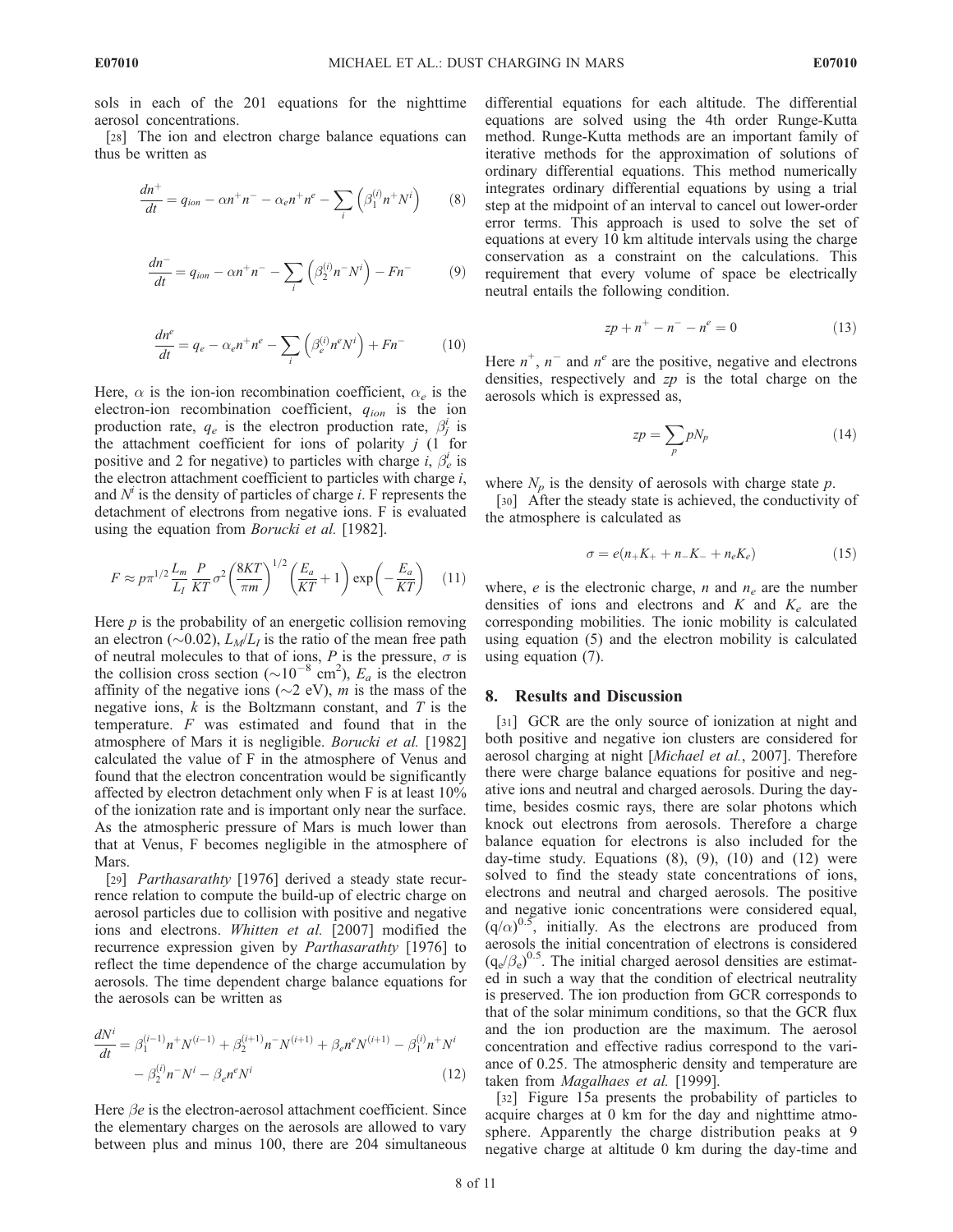

Figure 15a. Probability of charge distribution on aerosols at 0 km for the day and nighttime.

the aerosols are symmetrically charged during the nighttime. Close to the surface there are more negatively charged aerosols as the electron density is higher. The charge distribution at altitudes 0, 10, 20, and 50 are presented in Figure 15b. As solar UV radiation removes electrons from aerosols, there is a charge distribution of aerosols at the beginning of the calculation, which is generated using equation (13). Since the mobility of electrons is about 3 orders of magnitude larger than that of the positive ions, there are more negatively charged particles at 0 km. At higher altitudes the aerosol charge distributions become symmetric as the electron contribution is very small at those altitudes. Though the electron attachment coefficient increases at higher altitudes, the electron concentration becomes very small to entail an effect on aerosol charging. For a direct comparison, the charge distribution of aerosols during the nighttime at similar altitudes are presented in Figure 15c. During the nighttime there are only positive and negative ions and no electrons. The ions have similar mobility and attachment coefficients and therefore the aerosols are almost symmetrically charged as depicted in Figure 15c.



Figure 15b. Steady state charged aerosol concentration as a function of charge for the day-time.



Figure 15c. Steady state charged aerosol concentration as a function of charge for the nighttime.

[33] Steady state ion and electron concentrations are presented in Figure 16. The initial concentrations of ions and electrons are also shown in Figure 16 for comparison. It is evident that more than 60% of the ions get attached to aerosols that are close to the surface and most of the ionaerosol attachment occurs at altitudes less than 30 km. More than 95% of the electrons get attached to aerosols close to the surface. Though the electron concentration is less than the ion concentration by more than 2 orders of magnitude, the mobility and the electron attachment coefficients are about 3 orders of magnitude higher than those of ions. Therefore the electron attachment to the aerosols does make an impact on the aerosol charging.

[34] When the steady state is achieved the conductivity of the atmosphere is calculated. The atmospheric conductivity can be expressed in terms of the number densities and mobilities of the individual charged species as expressed in equation (15). The attachment of ions and electrons to aerosols reduces the conductivity as they become almost immobile. The calculated atmospheric conductivity is presented in Figure 17 in the presence (solid line with squares) and absence (solids line with circles) aerosols It is evident that the conductivity of the atmosphere is reduced by a factor of 2 at the surface for the day-time atmosphere of Mars. The atmospheric conductivity with and without



Figure 16. Initial and final ion and electron concentration for the day-time.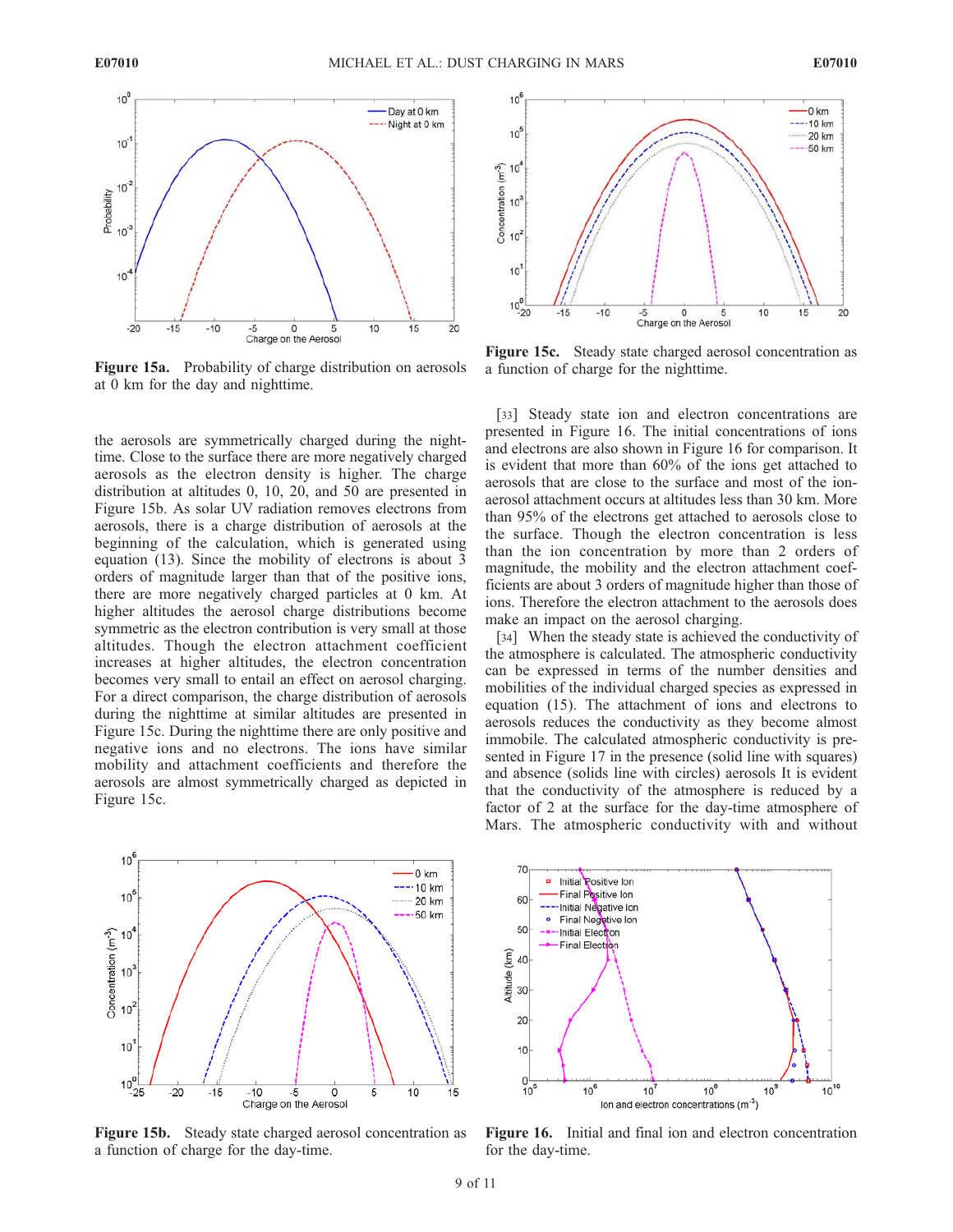

Figure 17. Conductivity of the atmosphere for the day and nighttime.

aerosols for the nighttime is also presented in Figure 17 for direct comparison.

[35] *Bertherlier et al.* [2000] and *Grard* [1995] suggested that the best estimate of the conductivity at the surface is in the range  $\sim 10^{-12} - 10^{-10}$  Ohm<sup>-1</sup> m<sup>-1</sup>. In the present work the electrical conductivity of the atmosphere was found to be  $1 \times 10^{-11}$  Ohm<sup>-1</sup> m<sup>-1</sup> at the surface, which is within the predicted range. The variation in conductivity corresponding to different aerosol characteristics, opacities, solar conditions and temperature are discussed by Michael et al. [2007]. The effect of dust storms on the atmospheric conductivity is illustrated by Michael and Tripathi [2008].

# 9. Summary

[36] The charging of aerosols and the conductivity of the day-time lower atmosphere of Mars has been calculated. The study of atmospheric conductivity is very important in understanding the global electric circuit of the Martian atmosphere. Galactic cosmic rays are the major atmospheric ionization agent for both the day and nighttime atmosphere. In addition, solar UV photons of energy less than 6 eV can reach the lower atmosphere. These photons interact strongly with aerosols producing photoelectrons. Therefore molecular ions and electrons contribute to the conductivity of the day-time atmosphere. Ion and electron attachment rates to aerosols have been estimated for the altitude range  $(0 -$ 70 km) considered. Coupled charge balance equations for ions, electrons and aerosols have been solved to find the steady state concentrations. There are more negatively charged aerosols than positively charged aerosols in steady state close to the surface due to the efficient attachment of electrons to the aerosols. The steady state concentrations of ions and electrons were then used to calculate the conductivity of the atmosphere. The presence of free electrons increases the atmospheric conductivity by a factor of about 2.5 at the surface.

#### References

- Banks, P. M., and G. Kockarts (1973), Aeronomy, pp. 257 260 Part B. Academic Press, New York.
- Bertherlier, J. J., R. Grard, H. Laakso, and M. Parrot (2000), ARES atmospheric relaxation and electric field sensor, the electric field experiment on NETLANDER, Planet. Space Sci., 48, 1183 – 1200.
- Boella, G., C. Dilworth, M. Panetti, and L. Scarsi (1968), The atmospheric and leakage flux of neutrons produced in the atmosphere by cosmic ray interactions, Earth Planet. Sci. Lett., 4, 393 – 398.
- Borucki, W. J., Z. Levin, R. C. Whitten, R. G. Keesee, L. A. Capone, O. B. Toon, and J. Dubach (1982), Predicted electrical conductivity between 0 and 80 km in the Venusian atmosphere, Icarus, 51, 302 – 321.
- Borucki, W. J., R. C. Whitten, E. L. O. Bakes, E. Barth, and S. N. Tripathi (2006), Predictions of the electrical conductivity and charging of the aerosols in Titan's atmosphere 6/20/05, Icarus, 181, 527 – 544.
- Chassefiere, E., J. E. Blamont, V. A. Krasopolsky, O. I. Korablev, S. K. Atreya, and R. A. West (1992), Vertical structure and size distributions of Martial aerosols from solar occultation measurements, Icarus, 97, 46–69.
- Chassefiere, E., P. Drossart, and O. Korablev (1995), Post-Phobos model for the altitude and size distribution of dust in the low Martian atmosphere, J. Geophys. Res., 100(E3), 5525-5539.
- Clancy, R. T., and S. W. Lee (1991), A new look at dust and clouds in the Mars atmosphere: Analysis of emission-phase function sequences from global Viking IRTM observations, Icarus, 93, 135-158.
- Clancy, R. T., M. J. Wolff, and P. R. Christensen (2003), Mars aerosol studies with the MGS TES emission phase function observations: Optical depths, particle sizes, and ice cloud types versus latitude and solar longitude, J. Geophys. Res., 108(E9), 5098, doi:10.1029/2003JE002058.
- Conrath, B. J. (1975), Thermal structure of the Marian atmosphere during the dissipation of the dust storm of 1971, Icaurs, 24, 36–46.
- Dave, J. V. (1968), "Subroutines for Computing the Parameters of the Electromagnetic Radiation Scattered by Spheres'', Report No. 320 – 3237, available from IBM Palo Alto Scientific Center, 1530 Page Mill Road Palo Alto, California 94304, USA.
- Drossart, P., J. Rosenqvist, S. Erard, Y. Langevin, J. P. Bibring, and M. Combes (1991), Martian aerosol properties from the Phobos/ISM expt, Ann. Geophys., 9, 754 – 760.
- Farrell, W. M., and M. D. Desch (2001), Is there a Martian atmospheric electric circuit, J. Geophys. Res., 106(E4), 7591-7595.
- Farrell, W. M., M. L. Kaiser, M. D. Desch, J. G. Houser, S. A. Cummer, D. M. Wilt, and G. A. Landis (1999), Detecting electrical activity from Martian dust storms, J. Geophys. Res., 104(E2), 3795 – 3801.
- Ferguson, D. C., L. C. Kolecki, M. W. Siebert, D. M. Wilt, and J. R. Matijevic (1999), Evidence from Martian electrostatic charging and abrasive wear from the Wheel Abrasion Experiment on the Pathfinder Sojourner rover, *J. Geophys. Res.*, 104(E4), 8747-8759.
- Fuchs, N. A. (1964), On the steady-state charge distribution on aerosol particles in a bipolar ionized atmosphere, Izv. Geophys. Ser., 4, 579-586.
- Grard, R. (1995), Solar photon interaction with the Martian surface and related electrical and chemical phenomena, Icarus, 114, 130-138.
- Gunn, R. (1954), Diffusion charging of atmospheric droplets by ions and the resulting combination coefficients, *J. Meteorol.*, 11, 339–347.
- Hinson, D. P., M. D. Smith, and B. J. Conrath (2004), Comparison of atmospheric temperatures obtained through infrared sounding and radio occultation by Mars Global Surveyor, J. Geophys. Res., 109, E12002, doi:10.1029/2004JE002344.
- Hoppel, W. A., and G. M. Frick (1986), Ion-aerosol attachment coefficients and the steady-state charge on aerosols in a bipolar ion environment, Aerosol Sci. Technol., 5, 1 – 21.
- Jensen, E. J., and G. E. Thomas (1991), Charging of mesospheric particles: Implications for electron density and particle coagulation, J. Geophys.  $Res.$ , 96(D10), 18,603 – 18,615.
- Kerzhanovich, V. V. (1977), Mars 6: Improved analysis of the descent module measurements, Icarus, 30, 1-25.
- Korablev, O. I., V. A. Krasopolsky, A. V. Rodin, and E. Chassefiere (1993), Vertical structure of the Martian dust measured by the solar infrared occultations from the Phobos spacecraft, Icarus, 102, 76-87.
- Krauss, C. E., M. Horanyi, and S. Robertson (2006), Modeling the formation of electrostatic discharges on Mars, J. Geophys. Res., 111, E02001, doi:10.1029/2004JE002313.
- Kuhn, W. R., and S. K. Atreya (1979), Solar radiation incident on the Martian surface, J. Mol. Evol., 14, 57-64.
- Magalhaes, J. A., J. T. Schofield, and A. Seiff (1999), Results of the Mars Pathfinder atmospheric structure investigation, J. Geophys. Res., 104, 8943 – 8955.
- Melnik, O., and M. Parrot (1998), Electrostatic discharge in Martian dust storms, *J. Geophys. Res.*,  $103(A12)$ , 29,107-29,117.
- Michael, M., and S. N. Tripathi (2008), Effect of charging of aerosols in the lower atmosphere of mars during the dust storm of 2001, Planet. Space Sci., in press.

<sup>[37]</sup> **Acknowledgments.** The authors acknowledge the support of the Indian Space Research Organisation Planex program. The authors also gratefully acknowledge Karen O'Brien for providing the ionization rate profiles.